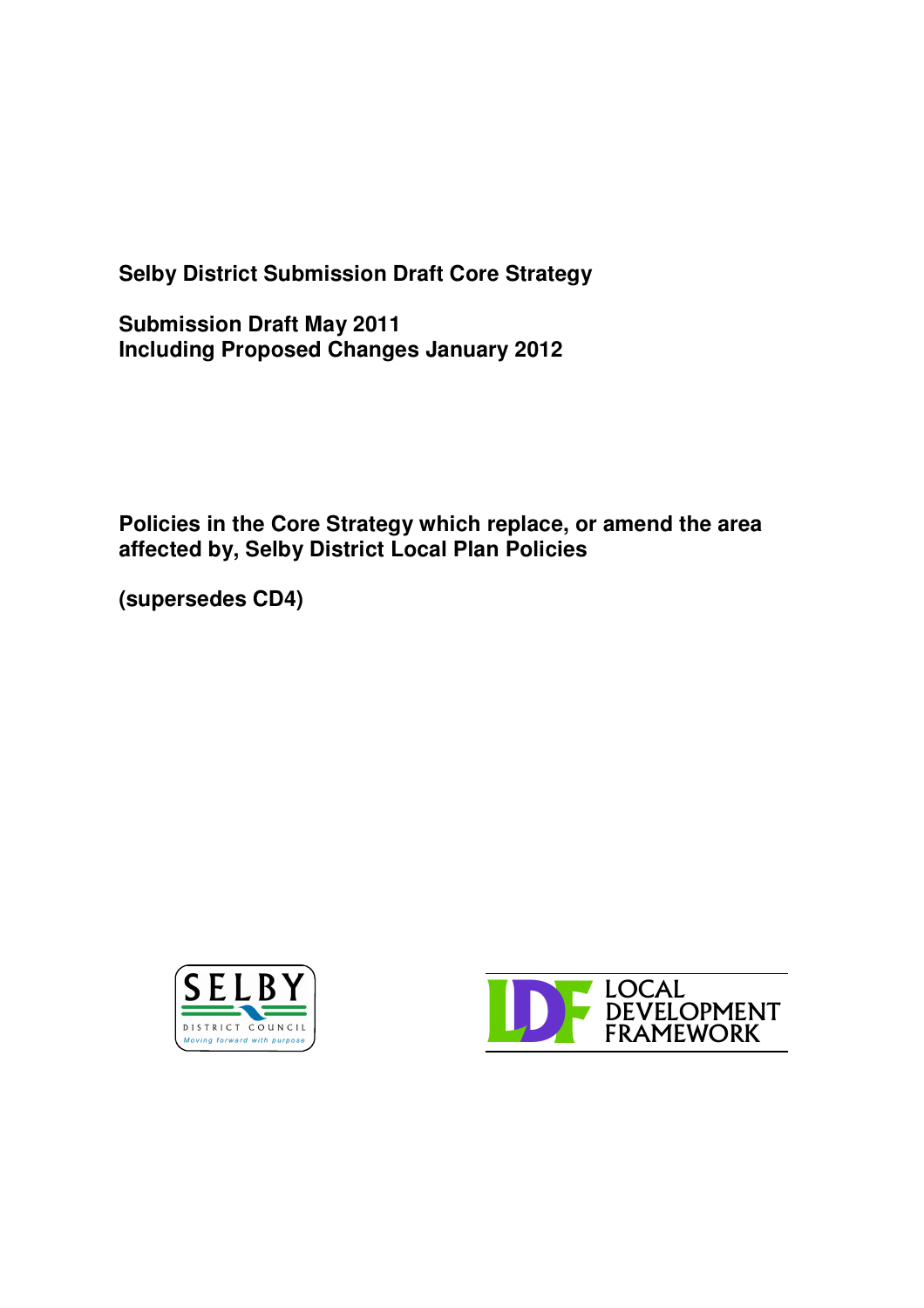**Policies in the Core Strategy which replace, or amend the area affected by, Selby District Local Plan Policies.**

| <b>Core Strategy Policy</b> |                                                                      | <b>Replaces SDLP Policies</b>                                                    |                                                                                                                                                                                                                                                                                                                                                                                                                                                         |
|-----------------------------|----------------------------------------------------------------------|----------------------------------------------------------------------------------|---------------------------------------------------------------------------------------------------------------------------------------------------------------------------------------------------------------------------------------------------------------------------------------------------------------------------------------------------------------------------------------------------------------------------------------------------------|
| <b>CPXX</b>                 | <b>Green Belt</b>                                                    | GB <sub>1</sub><br>GB <sub>2</sub><br>GB <sub>3</sub><br>GB4                     | <b>Extent of the Green Belt</b><br>Control of Development in the Green Belt<br>Major developed Sites in the Green Belt<br>Character And Visual Amenity of the Green<br><b>Belt</b>                                                                                                                                                                                                                                                                      |
| CP <sub>1</sub>             | <b>Spatial Development</b><br>Strategy                               | GB <sub>2</sub><br>GB4<br>DL <sub>1</sub><br>H2A<br>H <sub>6</sub><br>H7<br>EMP7 | Control of Development in the Green Belt<br>Character And Visual Amenity of the Green<br><b>Belt</b><br>Control of Development in the Countryside<br>Managing the Release of Housing Land<br>Housing Development in the Market Towns<br>and Villages that are capable of<br>accommodating additional growth<br>Housing Development in villages that are<br>capable of accommodating only limited<br>growth<br>Employment Development in the Countryside |
| CP <sub>1</sub> A           | Management of<br>Residential<br>Development in<br><b>Settlements</b> | H2A<br>H <sub>6</sub><br>H7                                                      | Managing the Release of Housing Land<br>Housing Development in the Market Towns<br>and Villages that are capable of<br>accommodating additional growth<br>Housing Development in villages that are<br>capable of accommodating only limited<br>growth                                                                                                                                                                                                   |
| CP <sub>2</sub>             | The Scale and<br>Distribution of Housing                             | H1<br>H <sub>2</sub> A<br>H <sub>6</sub><br>H7                                   | <b>Housing Land Requirement</b><br>Managing the Release of Housing Land<br>Housing Development in the Market Towns<br>and Villages that are capable of<br>accommodating additional growth<br>Housing Development in villages that are<br>capable of accommodating only limited<br>growth                                                                                                                                                                |
| CP <sub>2</sub> A           | Olympia Park Strategic<br>Development Site                           | BAR/1<br>BAR/1A                                                                  | Land for Employment Development at<br>Magazine Road, Barlby<br>Land for Employment Development rear of<br>BOCM, Barlby Road, Barlby                                                                                                                                                                                                                                                                                                                     |
| CP <sub>3</sub>             | <b>Managing Housing</b><br><b>Land Supply</b>                        | H <sub>2</sub> A                                                                 | Managing the Release of Housing Land                                                                                                                                                                                                                                                                                                                                                                                                                    |

## **a) Policies in the Core Strategy which replace Selby District Local Plan Policies.**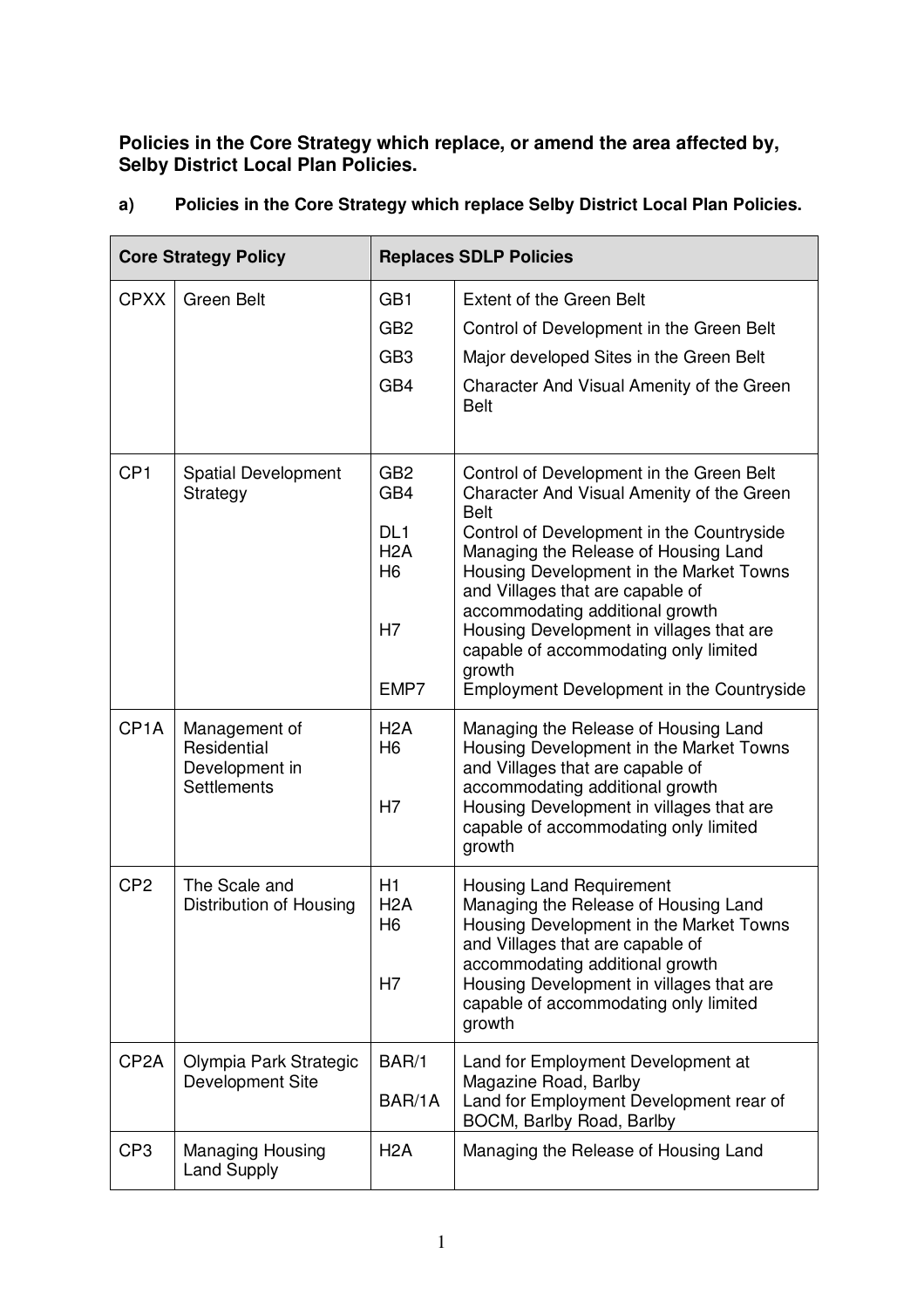| <b>Core Strategy Policy</b> |                                                                                                             | <b>Replaces SDLP Policies</b>                                                                |                                                                                                                                                                                                                                                                                                                                                                                                                                                              |
|-----------------------------|-------------------------------------------------------------------------------------------------------------|----------------------------------------------------------------------------------------------|--------------------------------------------------------------------------------------------------------------------------------------------------------------------------------------------------------------------------------------------------------------------------------------------------------------------------------------------------------------------------------------------------------------------------------------------------------------|
| CP4                         | <b>Housing Mix</b>                                                                                          | N/A                                                                                          |                                                                                                                                                                                                                                                                                                                                                                                                                                                              |
| CP <sub>5</sub>             | <b>Affordable Housing</b>                                                                                   | N/A                                                                                          |                                                                                                                                                                                                                                                                                                                                                                                                                                                              |
| CP <sub>6</sub>             | <b>Rural Housing</b><br><b>Exception Sites</b>                                                              | H <sub>11</sub>                                                                              | Rural Affordable Housing                                                                                                                                                                                                                                                                                                                                                                                                                                     |
| CP7                         | The Travelling<br>Community                                                                                 | H <sub>16</sub>                                                                              | <b>Gypsy Site Provision</b>                                                                                                                                                                                                                                                                                                                                                                                                                                  |
| CP <sub>8</sub>             | Access to services,<br><b>Community Facilities</b><br>and Infrastructure                                    | N/A                                                                                          |                                                                                                                                                                                                                                                                                                                                                                                                                                                              |
| CP <sub>9</sub>             | Scale and Distribution<br>of Economic Growth                                                                | EMP7                                                                                         | Employment Development in the Countryside                                                                                                                                                                                                                                                                                                                                                                                                                    |
| CP <sub>10</sub>            | <b>Rural Diversification</b>                                                                                | EMP7                                                                                         | Employment Development in the Countryside                                                                                                                                                                                                                                                                                                                                                                                                                    |
| <b>CP11</b><br><b>CP12</b>  | <b>Town Centres and</b><br><b>Local Services</b><br>Sustainable<br>Development and<br><b>Climate Change</b> | S <sub>1</sub><br>S <sub>2</sub><br>SEL/8<br><b>SEL/11</b><br>SHB/5<br>TAD/5<br>TAD/6<br>N/A | <b>Existing Shopping Centres</b><br>Edge of Centre and Out of Centre Retail<br>Development<br>Additional Retail Floor Space in Selby<br>Shopping and Commercial Centre<br>Office Uses in Selby Town Centre<br>Additional Retail Floorspace and<br>Service/Commercial Uses in Sherburn Local<br>Centre<br>Additional Retail Floorspace and<br>Services/Commercial Uses in Tadcaster<br>Shopping and Commercial Centre<br>Office Uses in Tadcaster Town Centre |
| <b>CP13</b>                 | Improving Resource<br>Efficiency                                                                            | N/A                                                                                          |                                                                                                                                                                                                                                                                                                                                                                                                                                                              |
| CP <sub>14</sub>            | Low Carbon and<br>Renewable Energy                                                                          | ENV <sub>6</sub>                                                                             | Renewable Energy                                                                                                                                                                                                                                                                                                                                                                                                                                             |
| <b>CP15</b>                 | Protecting and<br>Enhancing the<br>Environment                                                              | ENV7<br>ENV <sub>8</sub><br><b>ENV10</b>                                                     | International Wildlife Sites<br><b>National Wildlife Sites</b><br><b>General Nature Conservation Considerations</b>                                                                                                                                                                                                                                                                                                                                          |
| <b>CP16</b>                 | <b>Design Quality</b>                                                                                       | ENV <sub>20</sub><br><b>ENV21</b><br>T6                                                      | <b>Strategic Landscaping</b><br><b>Landscaping Requirements</b><br><b>Public Transport</b>                                                                                                                                                                                                                                                                                                                                                                   |